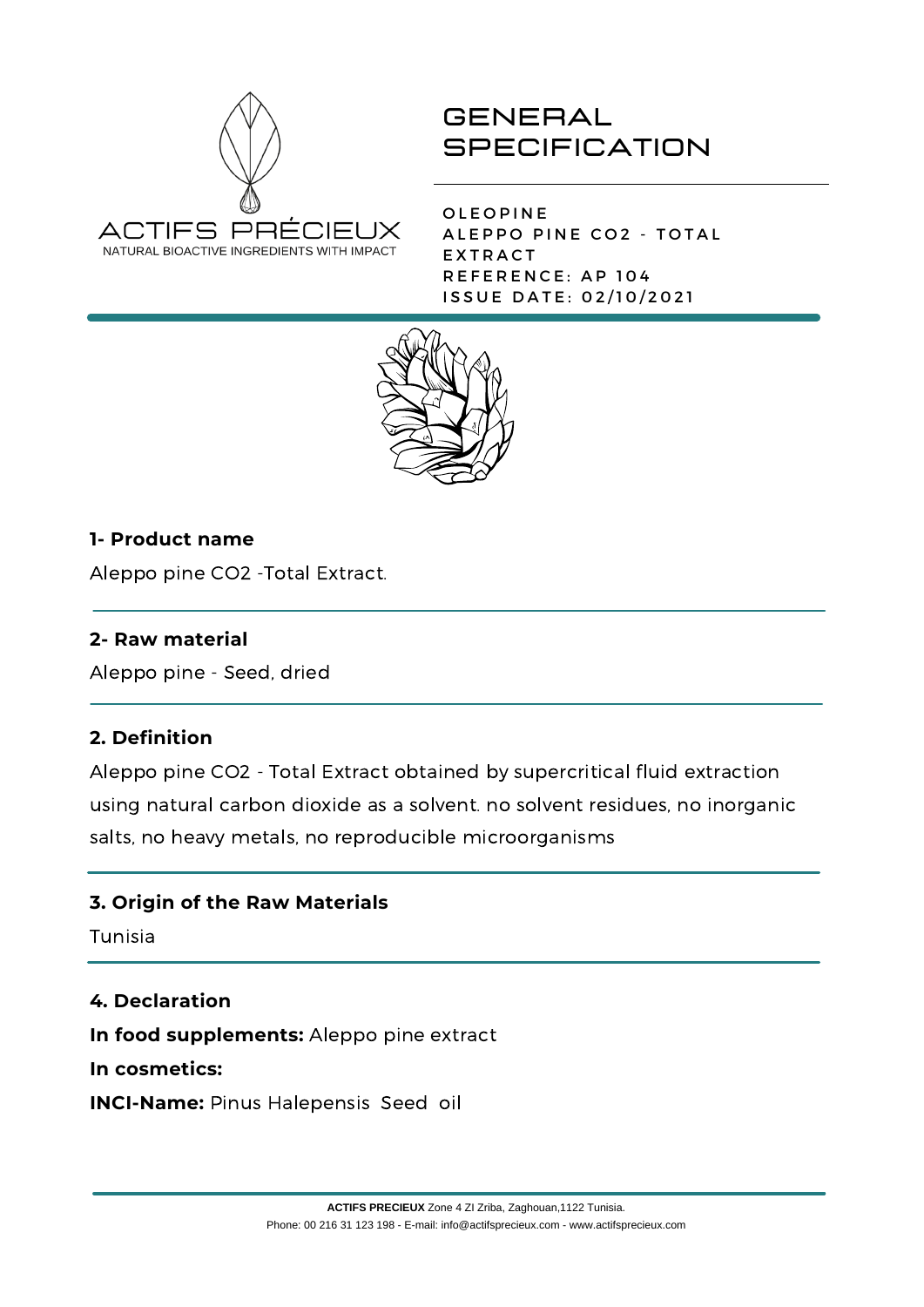

**OLEOPINE** ALEPPO PINE CO2 - TOTAL **EXTRACT** REFERENCE: AP 104 ISSUE DATE: 02/10/2021

## **5. Field of Use**

## **In food supplements:**

The aleppo pine seed extract contribute to a healthy heart diet. It is an important dietary component. It is suitable for use in food supplements due to its high linoleic acid content, among otherthings.

## **In cosmetics:**

Our OLEOPINE ..extract revitalizes and nourishes the skin while protecting it from oxidative stress damage induced by blue light (HEV) and ultraviolet radiation (UVA). This effect has been proven in vitro in form of reactive oxygen species (ROS) decrease in human keratinocytes. Additional clinical studies have shown its long-term moisturizing property through a significant increase in skin hydration delicately and effectively. Used daily, Aleppo pine seed extract helps prevent premature skin aging for a more youthful, plump, and glowing appearance.

## **6. Organoleptic description**

Clear Yellow - White at room temperature clear liquid with typical smell and taste.

## **7. Ingredients**

100 % Aleppo pine CO2-to extract

## **8. Composition**

Fatty oil with high content of polyunsaturated fatty acids, including linoleic acid (C18:2) and oleic acids ( > 80%) & vitamin E.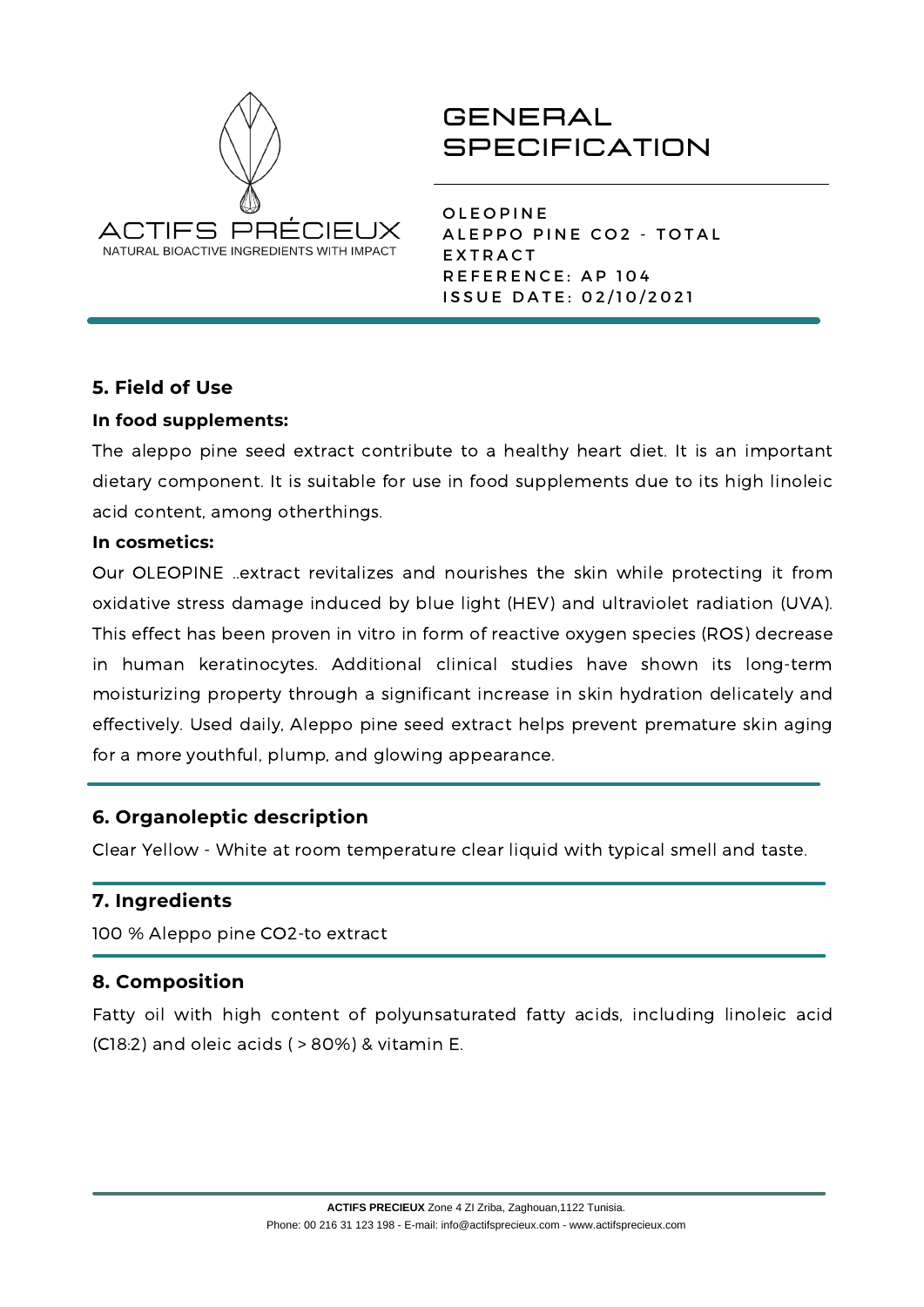

**OLEOPINE** ALEPPO PINE CO2 - TOTAL **EXTRACT** REFERENCE: AP 104 ISSUE DATE: 02/10/2021

## **9. Regulation**

The product complies with the requirements of Regulation (EC) No.1334/2008 on flavourings and with the requirements of Regulation (EC) No.1223/2009 on cosmetic products in the currently valid version.

## **10. REACH - Status**

**The substance is exempted from registration under annex V entry 9 of the reach regulation(EC) No 1907/2006.**

## **11. Handling**

Warm up 40°C (104°F) and mix before use.

## **12. Transport**

No dangerous good in the sense of the transport regulations.

## **13. Storage Recommendations**

Stable for at least **5 years** when stored in its original package, tightly sealed in a cool (46-90ºF)and dry location out of heat and light. Storage under inert gas

## **14. Packaging**

Aluminum can 5 kg (Certified ONU). Aluminum can 32 kg (Certified ONU). Sample available upon request.

## **15. Solubilities**

Water: Insoluble Alcohol: Insoluble Fixed Oil: Soluble